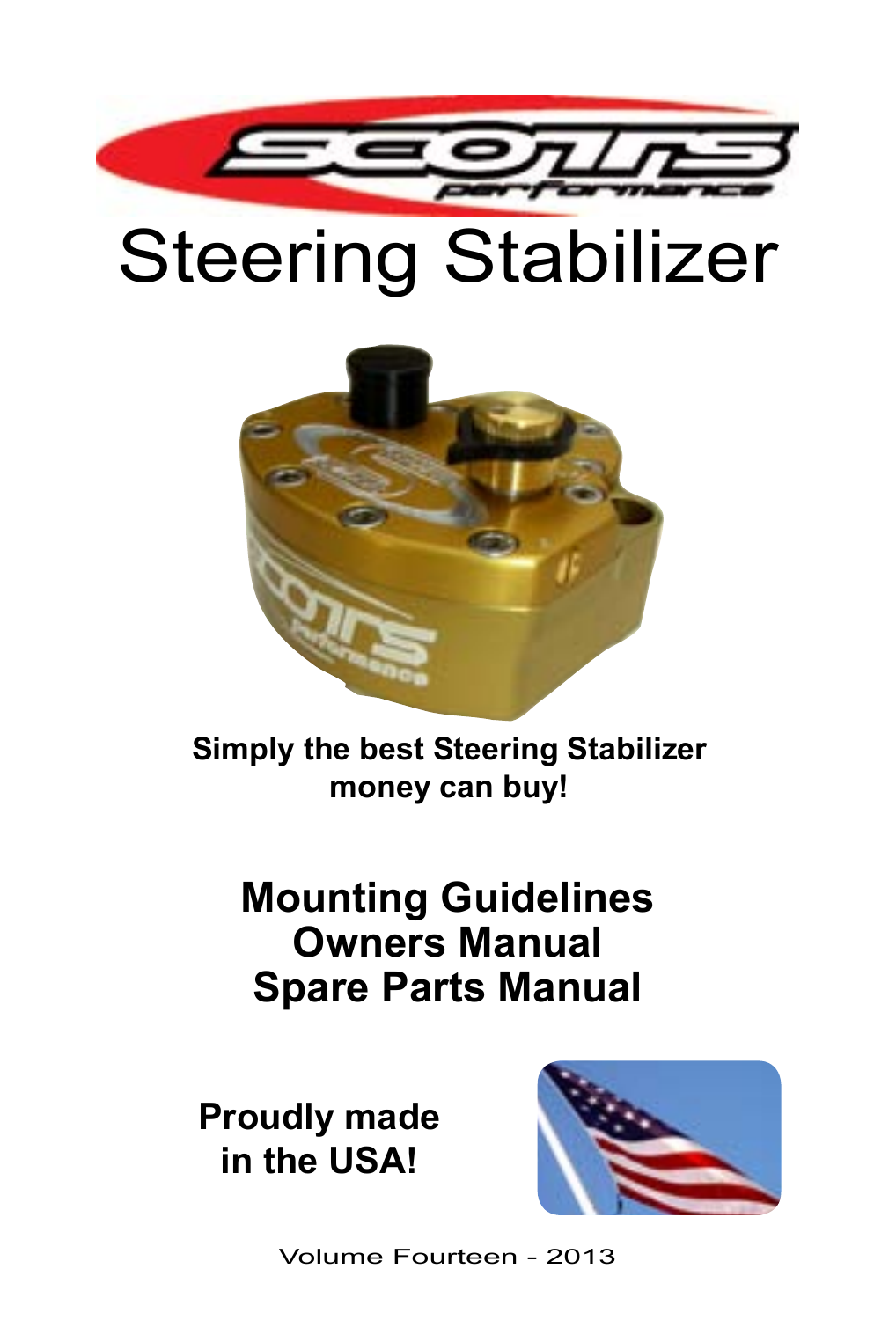#### **-2-**

Congratulations! You have just purchased one of the finest products money can buy for your bike. To be sure you mount it correctly, so it works the way it is intended to, please read all the instructions before mounting anything.

#### **Contents Page**

| Diagram 1 (Barclamp Position)3           |
|------------------------------------------|
|                                          |
|                                          |
|                                          |
|                                          |
|                                          |
|                                          |
|                                          |
|                                          |
|                                          |
| How To Determine The Correct Bar Clamp18 |

For Technical Questions, Installation help, or Service, Please contact Scotts

For Replacement Parts, please contact Scotts or your local dealer.

#### **WARNING!!**

Failure to follow these instructions could result in serious or fatal injury to the user or bystanders. Be sure you fully understand how it functions or contact us before proceeding. Scotts cannot be held responsible for any personal injuries as a result of negligence.

#### **THE SWEEP CONTROL VALVES**

Each kit comes with a separate set of mounting instructions in **1** addition to this manual. PLEASE READ ALL INSTRUCTIONS FIRST You'll want to pre-assemble everything first. This will insure proper alignment and fit, otherwise you may find some hidden problems you didn't anticipate.

2 Incorrect installation could mean the unit will not function as designed, or could even damage your new stabilizer. Please call us first if you have ANY questions. (818) 248-6747

Your handlebars require a minimum of 40mm between the **3** crossbar and the main bar in order for the stabilizer to physically fit. For applications with less than this clearance use: oversize bars, such as Protapers, or special Scotts Renthals with a formed crossbar.



Renthal was nice enough to make special handlebars for SCOTTS, that incorporates a "bowed" crossbar for extra damper clearance. Unfortunately, Renthal will not sell the Crossbar by itself. These special bend bars are available from Scotts.

**Never remove the crossbar completely!** 

A critical point is to insure that the **4** center line of the stabilizer mounting bolt holes be centered over your bike's steering stem. Most off-road bikes have multiple bar mounting positions. Our provided barclamp fits only in the position you specified when ordering. VERIFY that it matches Diagram 1, or change your lower perches until it does match. Just because it bolts on, does NOT mean it's correct. The bolt holes MUST match Diagram 1.



# *SCOTTS PERFORMANCE PRODUCTS 818-248-6747*

*Order online at: www.scottsonline.com*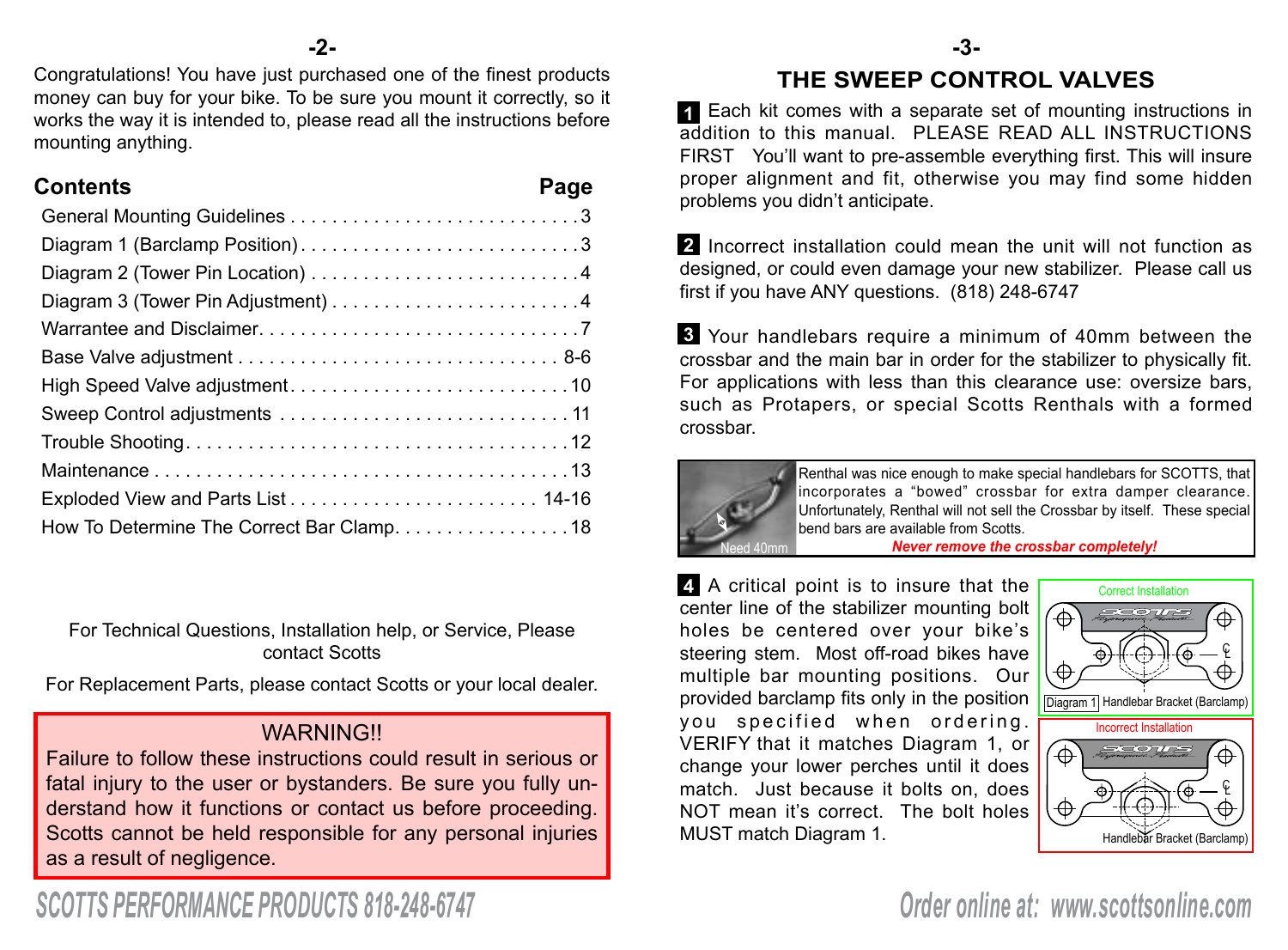Common Mistakes made during Mounting: **5**

- a) NOT Having the main shaft of the stabilizer positioned over the center of the steer tube
- b) Installing the tower pin without grease.
- c) Not allowing the frame bracket to seat squarely and all the way down on the head tube as designed.
- d) Adjusting the tower pin height incorrectly. Do not allow the Link Arm to "bottom out" on the flats of the Tower Pin. (see Diagram 2)
- e) Not cutting the edge of the seal on the head tube bearing when it interferes.

**6** Installing the frame bracket: There are several styles of frame brackets depending on the configuration of your frame. The supplemental instructions supplied with your kit will show the specifics for your bike. Road bike frame brackets normally utilize the forward gas tank mounts. Off-road bikes normally require removal of the upper triple clamp, then sliding the frame bracket around the head tube, making sure that the bracket seats tightly and squarely around as much of the head tube as possible. If there is a lip on the inside of the ring portion, it is intended to seat squarely on top of your bike's head tube all the way around. The frame bracket needs to be an integral part of your frame and securely fastened for your frame in order for it to function correctly. See any specific sheets supplied.



*SCOTTS PERFORMANCE PRODUCTS 818-248-6747*

Replace your stock upper handlebar mounting clamps with the **7** one piece aluminum barclamp provided in your kit. Deburr it first, no sharp edges should contact your handlebars. Tighten the bolts evenly, trying to keep the gap between front and back equal, so you will have room for adjustment later. Equally snug the four handlebar bolts.

Mount the damper to the NEW handlebar clamp and tighten two **8** 6x20 Allens. In some cases the crossbar will not clear the damper unit, which can be cured by either "bowing" the crossbar slightly or changing the bars. Do not let the crossbar make contact with the damper. Protaper, Renthal and other large diameter handlebars are also available from SCOTTS, which eliminates crossbar problems.

#### **Never remove a crossbar!**

Adjust the tower pin so it just sticks through the top of the damper **9** link arm (See Diag. 2). Do not allow the link arm to "bottom-out" on the flats of the tower pin or the collar. Keep the hole greased, so the tower pin is free to float.



*Order online at: www.scottsonline.com*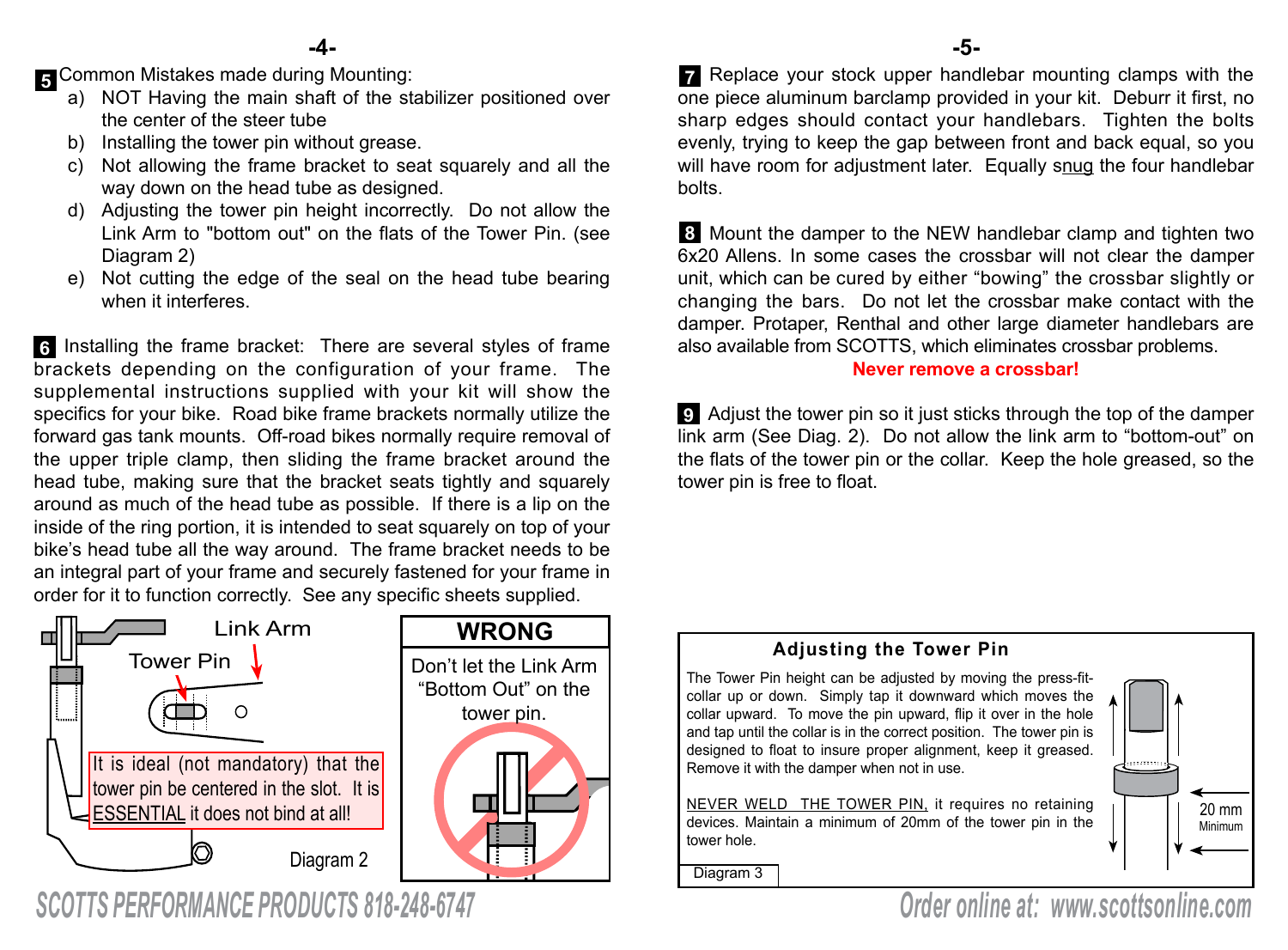While sitting on the bike, the damper link arm should line up with **10** the backbone when the bars are aimed straight. Turn the bars gently, left to right, lock to lock, and verify nothing hits or binds. Be sure the steering stops make contact on both sides and that the stabilizer has not become the steering stop. If the steering stops do not work you may damage the Stabilizer or mounting hardware. You must repair broken or damaged steering stops before installing our stabilizer.

Bikes with rubber mounted handlebar mounts need the linkarm **11** positioned in the middle of the flats on the tower pin. Rubber mounts allow the link arm to flex downward during riding, this in turn may allow the link arm to bottom out on the frame tower, forcing the internal vane against the body, which causes premature nonwarrantable wear!

Some models will have interference between the underside triple **12** clamp casting and our bracket ring where it fits over the steering head tube. You feel a binding between the Triple Clamp and the Frame Bracket. Simply file or grind the minimum amount off the casting nub to allow clearance for free movement. (This is rare, and should only require slight filing.)

**13** Occasionally, due to frame variations, the frame may need filing or slight grinding to clear welds, ignition parts or tank parts. We try hard to make sure they will bolt right on. We do not recommend grinding or filing our mounting hardware.

WARNING: Double check all nuts, bolts, cable routing and wires **14** to be sure they are correct! Do not allow cables to be routed where they might get pinched. Taller or extra wide bars normally require longer cables.

**15** If you have any questions, concerns, something doesn't fit quite the way you think it should, please call!

**16** Now go and enjoy your new toy. You'll be pleasantly surprised! *SCOTTS PERFORMANCE PRODUCTS 818-248-6747 Order online at: www.scottsonline.com*

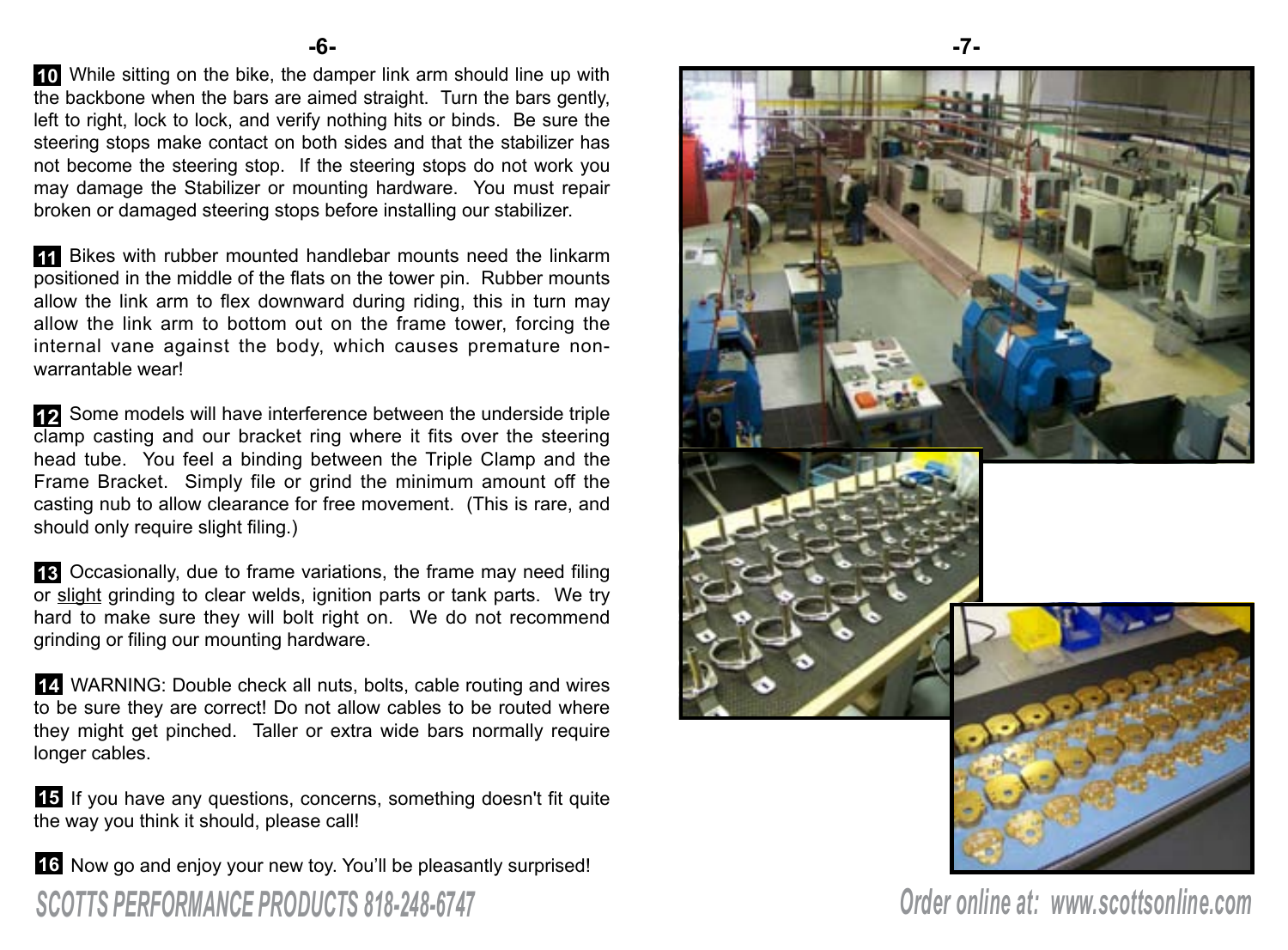#### **DAMPER CONTROLS -8- -9-**

There are three valving circuits on your stabilizer which allows you infinite adjustability: The Base Control Valve, The High Speed Valve and the Sweep Controls.

You don't need to feel damping in order for it to be working. Start conservatively and slowly dial in your personal requirements.

#### **NOT SURE ABOUT SOMETHING? CALL US!**

#### **THE BASE CONTROL VALVE**



The Base Valve adjusts the amount of resistance you feel as you turn the bars left to right.. As you turn this knob clockwise (to the Right) you will increase the "stiffness" of the stabilizer. Counter clockwise would be less stiff, a softer feeling.

As you turn the Base Valve knob, you will feel a "Click." There are 8 clicks to one full turn of the knob.

Starting position for the Base Valve is eight clicks (one full turn) back OUT from full CLOCKWISE. We recommend starting there and adjusting it only after riding for a while.

There is a Positive Stop at three full turns out. Do not force the Base Valve into the positive stop. As you become accustomed to your stabilizer, try adjusting one click at a time until you find the settings you like.

It is not necessary to turn the Base Valve up (stiffer) for the stabilizer to be working, the high speed valve will still function.

You do not have to feel drag for the stabilizer to be working.

More than twenty (20) clicks counter-clockwise is basically OFF for the Base Valve, however the High Speed Valve will still absorb impact, according to where you have it set.

#### *This key feature is to be able to adjust the base valve while riding to compensate for changes in terrain.*

Once you find a setting you like, you may reposition the pointer. Simply place your thumbs on the brass knob and lift the pointer off with your fingers Reposition the pointer straight ahead and press it back on. Now, at a quick glance you know if you're stiffer or softer than your preferred setting.

*WARNING: Check settings before EACH Ride!*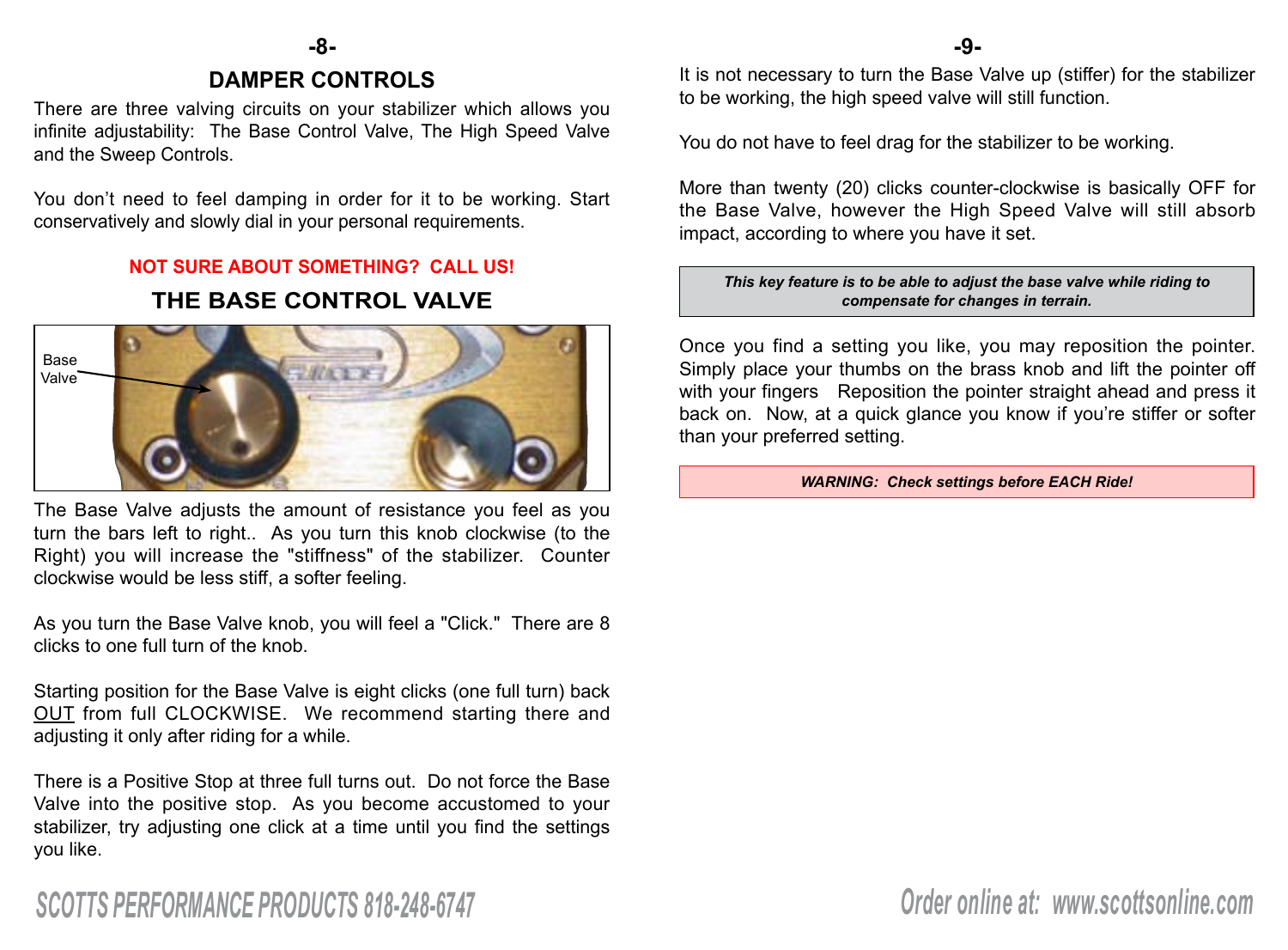#### **-10- -11- THE HIGH SPEED VALVE**

(Located under the Black Cap which is just pushed on tight.)



We have pre-set the High Speed Valve before shipping. Before changing this, ride with the stabilizer for some time to get the feel of it. Then, adjust in 1/8th turn increments, until you find a setting you like.

This valving circuit is designed to help absorb large, unexpected hits, such as hidden tree roots or a pot hole. It reacts to spikes that exceed your current base valve setting.

By turning the High Speed Valve CLOCKWISE (to the right) you will increase its sensitivity. This means that the High Speed Valve will require less force to respond. **Warning:** Do not set this valve too "stiff", as it can limit your steering response time.

Unlike the Base Valve, there is no "Click". Each position is a new setting. Adjustment is best made in 1/8th turn increments.

The High Speed Valve has less effect as you turn the Base Valve setting clockwise (to the right). Conversely, it has more effect as you turn the Base Valve to the left.

This is the most functional High Speed Valve found on any stabilizer!

Do not test the High Speed Valve while the bike is on a stand.

#### **THE SWEEP CONTROL VALVES**

LOCATED ON BOTH SIDES, these are what control the distance of damping force (or sweep), from the center line out to either side until it releases. The stabilizer is then free to move to the steering stop. This allows for easy steering in tight turns.

*Key Feature: This prevents arm pump commonly created in other stabilizers. Road bikes: Allows for no damping resistance, if wanted, when making tight turns* 

In order to determine where your sweep control is set you'll notice a machined bevel on one side of the slot head groove, that is the pointer end. Don't confuse the threaded hole on some as the pointer, it's the beveled side of the head of the sweep control.

Always look at each sweep control as the face of a clock.

If setting is at 3 o'clock, the right-side valve would face toward the FRONT of the bike and the left-side valve would be facing towards the BACK of the bike.

At the 12 o'clock setting both would be facing UP. At the 6 o'clock setting both would be facing DOWN.

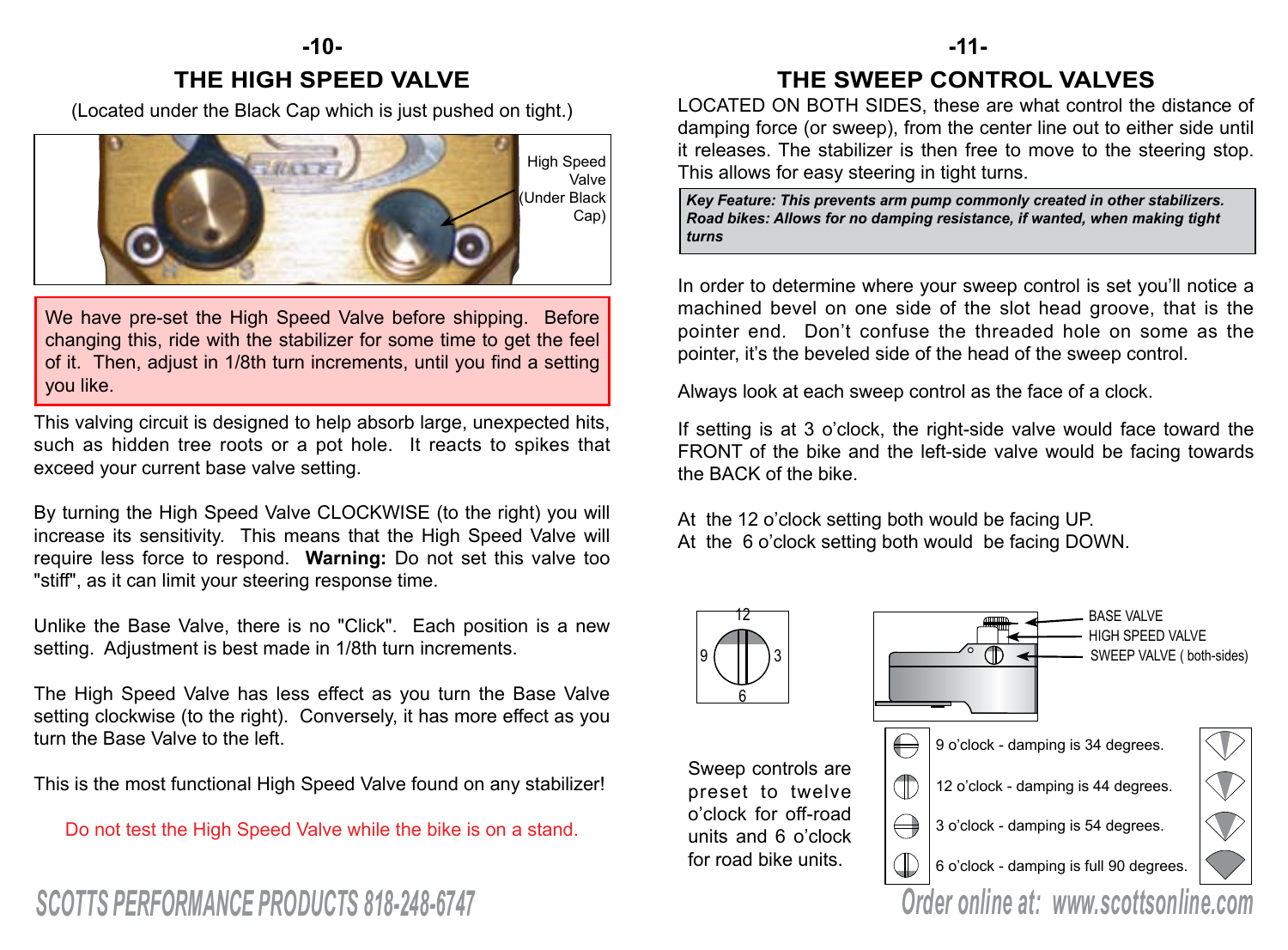### **-12- -13- TOUBLESHOOTING MAINTENANCE**

#### **Binding or Squeaking:**

1. Usually indicates a mounting problem. Review the mounting procedure & guidelines.

2. Tower Pin should be greased and float freely in the tower.

3. Check for interference between bottom of triple clamp and top of frame bracket.

4. Be sure you haven't overtightened your steering tube bearings.

#### **Dampens more to one side than the other:**

- 1. Check the Sweep Control positions.
- 2. The oil may be dirty and in need of servicing.
- 3. If It's new, give it a short break in time to seat the valving.

4. Too much damping? Check where the knobs are set (see manual).

#### **Little or no damping:**

- 1. Check the Base Valve Settings.
- 2. Debris in valving or worn parts internally; could need servicing.

3. Shear pin on bottom has broken due to a crash or over stressing. This can be replaced easily by removing the link-arm with a link-arm puller (available from Scotts) and installing a new shear pin. This feature is designed to prevent expensive repairs from crashes.

#### **Crossbar Clearance:**

1) Steel crossbars can be bowed slightly for additional clearance if needed. Scotts recommends handlebars with more clearance to the cross bar (or bars that come with no crossbar) for correct installation. **Never remove a crossbar.**

Your Scotts Steering Stabilizer is a precision hydraulic damper with tight tolerances. You should give it the same good care you would give your motorcycle engine or suspension.

Oil change frquency is relative to how much the stabilizer gets used.

#### *Examine and tighten ALL Bracketry Bolts periodically.*

Scotts recommends oil changes on the stabilizer every 2 years under normal riding conditions.

Basic oil changes can be done easily and instructions are available on our website at www.scottsonline.com.

We recommend Scotts Damper Fluid (2.5 wt oil). Other oils can be used but could affect damping characteristics.

Normal washing will not hurt the stabilizer. However, avoid high pressure washing directly aimed at the stabilizer.

Maintenance tools are available from Scotts and instructions are available upon request or can be downloaded from our website: www.scottsonline.com.

Do not try to remove the linkarm without a Linkarm Puller (Part Number 9007-03) or damage to the seal area could occur.

Scotts Performance uses only the highest quality materials, and if properly mounted the stabilizer needs very little attention. Should you require parts or maintenance, we offer fast, reliable, technical service.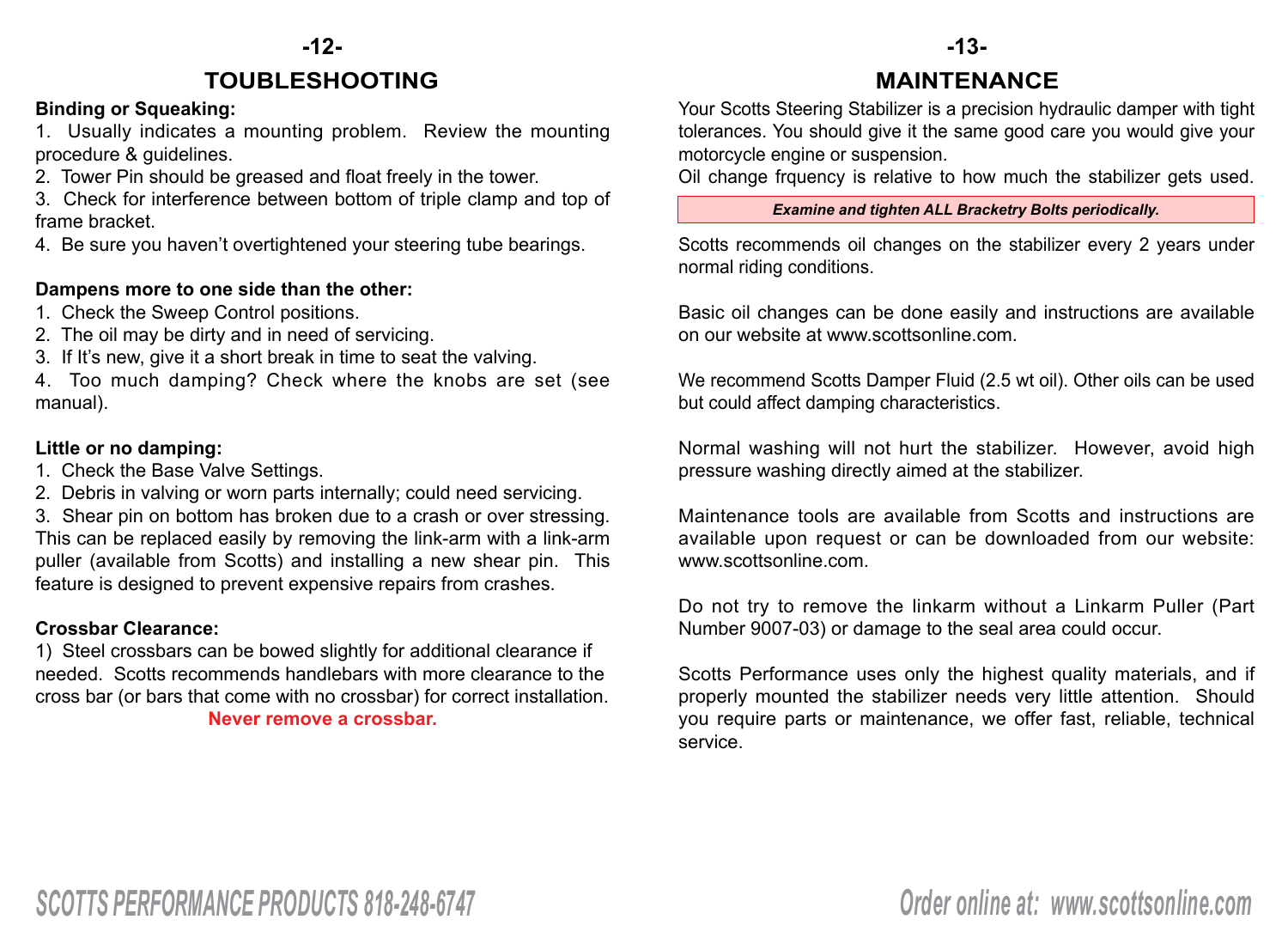

# **WHICH STABILIZER DO I HAVE?**<br>lumber on the back of<br>If the Serial Number on the back of

If the Serial Number on the back of the stabilizer starts with "SD" you will need to order the "SD" parts when

115396

there is a choice.

the stabilizer does not start with "SD" you will not order the "SD" parts when there is a 0511 202 choice.

|                         | Number Part# Qty Description                                       |
|-------------------------|--------------------------------------------------------------------|
| 1 1502-04 1Set screw    |                                                                    |
| 24017-01 1Spring        |                                                                    |
| 30884-04 1Steel ball    |                                                                    |
| 44030-01 1Pointer       |                                                                    |
|                         | 54016-01 1Brass Knob with pin                                      |
|                         | 60338-57 1O-ring (Knob to Base Valve)                              |
|                         | 74003-01 1Base valve Dirt (needle, seat & O-ring)                  |
|                         | 4003-02 1Base valve Road (needle, seat & O-ring)                   |
|                         | 80338-14 1O-ring (needle to base valve)                            |
|                         | 94001-01 1Top housing cover (Bare - Off-Road)                      |
|                         | 4001-02 1Top housing cover (Bare - Road Bike)<br>"SD" Units - Call |
|                         | 100382-04 4Screw (Countersunk head)                                |
|                         | 11 1046-10 6 Screw (Cap head)                                      |
|                         | 124006-01 2Retainer Pin for Sweep Controls                         |
|                         | 4006-01-SDRetainer Pin for Sweep Controls                          |
|                         | 130338-58 2 O-ring for Sweep Controls                              |
|                         | 0338-58-SDO-ring for Sweep Controls                                |
|                         | 144035-01 2Sweep Control Assembly (Off-road)                       |
|                         | 4035-01-SDSweep Control Assembly (Off-road)                        |
|                         | 4035-02 1Sweep Control Assembly (Road Bike)                        |
|                         | 4035-02-SDSweep Control Assembly (Road Bike)                       |
| 15 1027-02 2 Main Seals |                                                                    |
|                         | 164028-01 1Main Wing Assembly                                      |
|                         | 170338-55 1O-ring (Top cap to body)                                |
| 184009-01 1Shear pin    |                                                                    |
| 194002-01 1Main Body    |                                                                    |
|                         | "SD" Units - Call                                                  |
|                         | 200338-56 2O-ring (Bottom bleed hole)                              |
|                         | 210382-05 2Screw (Bottom bleed hole)                               |
| 224010-01 1Nut          |                                                                    |
|                         | 234024-01 1Black Cap (for High Speed Valve)                        |
|                         | 240338-59 1 O-ring for High Speed Valve                            |
|                         | 254005-01 1High Speed Valve (No outer housing)                     |
|                         | 264005-02 1High Speed Valve Assembly (Complete)                    |

*SCOTTS PERFORMANCE PRODUCTS 818-248-6747 Order online at: www.scottsonline.com*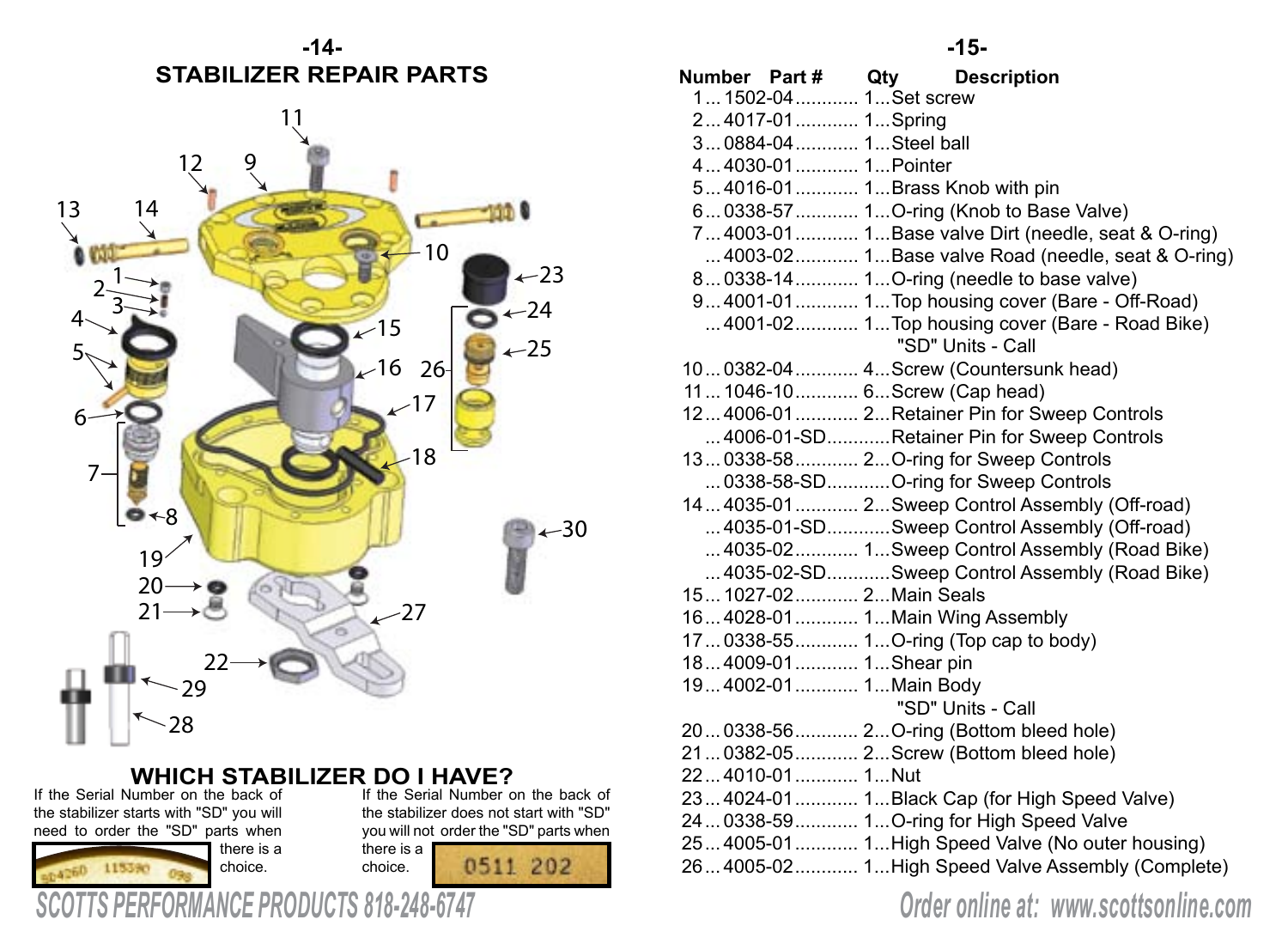|               |     | -16-                                                                                                                                                                                                                                               |  | -17-                               |
|---------------|-----|----------------------------------------------------------------------------------------------------------------------------------------------------------------------------------------------------------------------------------------------------|--|------------------------------------|
| Number Part # | Qty | <b>Description</b>                                                                                                                                                                                                                                 |  | Flat Li                            |
|               |     | LKM-4031-35  Link Arm - Flat (-5mm Open End)<br>LKM-4031-40  Link Arm - Flat (40mm Standard)<br>LKM-4031-45  Link Arm - Flat (+5mm Standard)<br>LKM-4031-55  Link Arm - Flat (+15mm Open End)<br>LKM-4031-586  Link Arm - Flat (6mm Threaded Hole) |  |                                    |
|               |     | LKM-4032-35  Link Arm - Stepped (-5mm Open End)<br>LKM-4032-396  Link Arm - Stepped (6mm Threaded Hole)<br>LKM-4032-40  Link Arm - Stepped (40mm Standard)<br>LKM-4032-45  Link Arm - Stepped $(+5$ mm Standard)                                   |  | Stepp                              |
|               |     | LKM-4032-48  Link Arm - Stepped $(+8$ mm Standard)<br>LKM-4032-50  Link Arm - Stepped (+10mm Standard)<br>LKM-4032-55  Link Arm - Stepped $(+15$ mm Standard)<br>LKM-4032-74  Link Arm - Stepped $(+34$ mm Standard)                               |  |                                    |
|               |     | 4033-07 1Tower Pin and Collar (50mm standard)<br>4033-08 1Tower Pin and Collar (63mm extra tall)<br>4033-11  1Tower Pin and Collar (43mm)                                                                                                          |  | How to<br>LinkA<br>center<br>the C |

- ... 4033-13............ 1...Tower Pin and Collar (34mm) ... 4033-14............ 1...Tower Pin and Collar (24mm threaded) 29... 4033-09............ 1...Tower Pin Collar Only (7.4mm thick) ... 4033-15............ 1...Tower Pin Collar Only (5.8mm thick) ... 4033-16............ 1...Tower Pin No Collar (32.5 mm)
- 30... 0620AB-400...........Screw (6x20 Socket Cap Off-Road) ... 0620AB-400-S .. Screw (6x20 Socket Cap - Road Bike Stainless Steel)

Flat Link Arms:



Stepped Link Arms:





How to Measure Your Link Arms: The LinkArm length is measured from the center of the Main Shaft Pivot Hole to the Center of the Tower Pin Slot (as shown.)

Some Link Arms have a marking on them designating a length. (Notice

the "+5") marking on the top 2 LinkArms on this page.)

If you have any questions on measuring or need to know which Link Arm to order, please call us!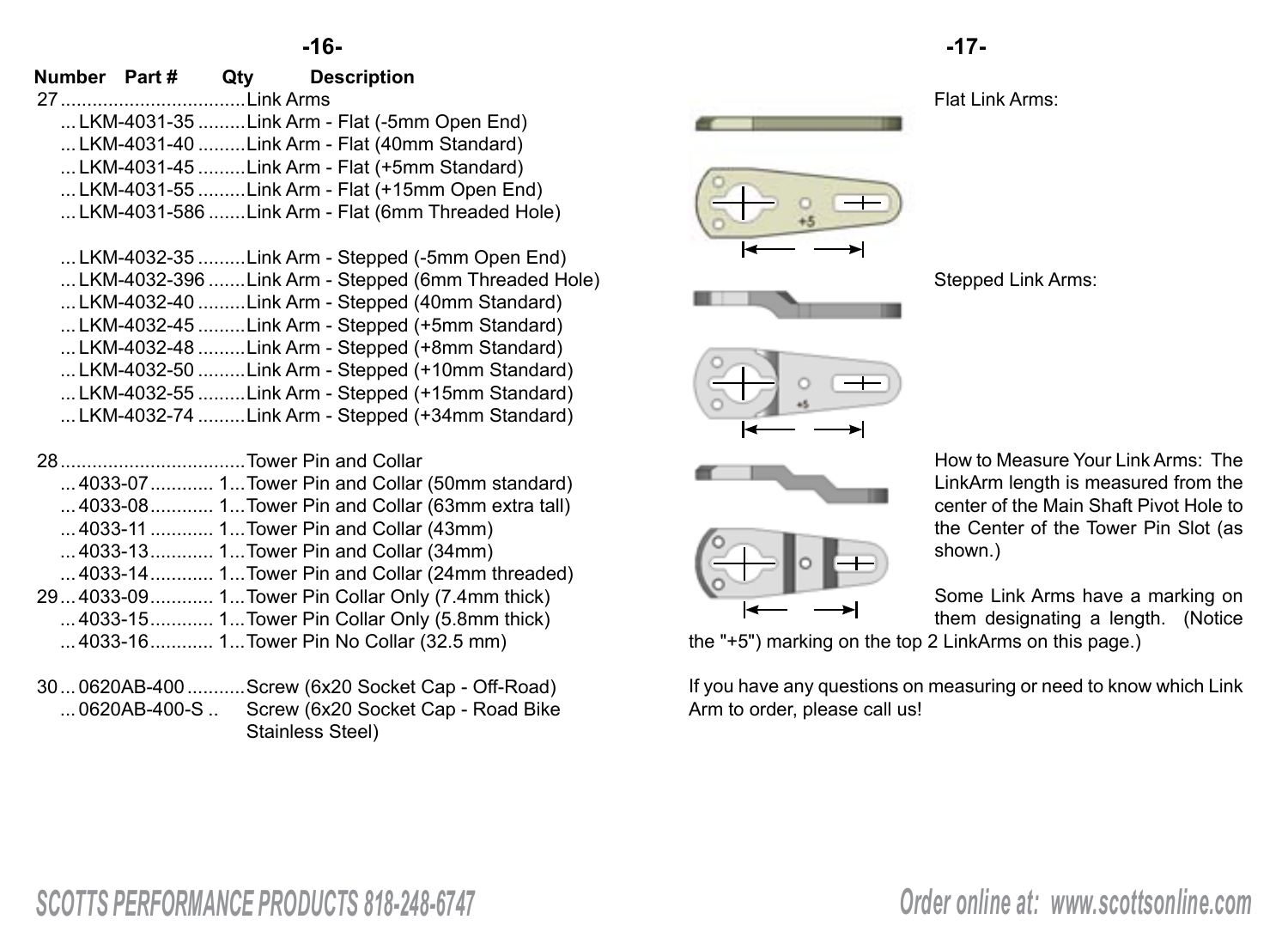### **HOW TO DETERMINE WHAT HANDLEBAR CLAMP YOU NEED:**

- Helping Hint: measurements are made more accurate by using a straight edge to lay across the center line of the bolt holes and the center line of the steer tube. Sight over the top when lining up over the steer tube, with the handlebars off & out of the way.
- A= The distance in "mm" from the center of the left bolt hole to the center of the right bolt hole that hold your handlebars tight.
- B= The distance in "mm" from the center of the front bolt hole to the center of the rear bolt hole that hold your handlebar tight.
- C= The distance in "mm" from the center line of the front bolt holes to the center of the steering tube. Be accurate! On some models the lower handlebar perches can be rotated 180° which would change dimension "C". Be sure they are in the position you are going to use before you measure. If you are not sure which position you want, send measurements from both "C" positions, we may only have one choice available.

D= After removing the lower handlebar perches from the crown, measure the distance from the center of the lower perch mounting hole to the center of the steering tube hole.





Some applications require the Stabilizer to be mounted in the "Reverse" position in order to clear crossbars, computers, or other items. This position can be acheived by reversing the stepped link arm. A link arm puller (Scotts Part Number 9007-03) is recommended for this operation. (Flat link arms cannot be reversed.) Reversed mounting does not **-18- -19-**

> effect the bracketry or function of the stabilizer. It is simply an option to accomodate mounting differences.

**SUB Mount (Stabilizer Under Bars)** The "SUB Mount" moves the stabilizer mounting position to underneath the handlebars, allowing more room for GPS or computer equipment to be mounted above the bars. This mounting position raises the stock handlebars approximately 11 mm to 25 mm, depending on the bike. Lower bend



bars are available from Scotts upon request. SUB mounts are designed for oversize bars. Reducer bushings are available to use Standard bars. Each kit comes complete with all necessary hardware for mounting. Rubber Mounts available for KTM.



Scotts offers high quality replacement Bar Mount Cones for Kawasaki's and Honda's that have rubber mounted handlebars. The Scotts cones have less flex than the stock cones to avoid that bent handlebar feeling. Scotts cones also provide more

clearance for the frame bracket and in most cases improve stabilizer mounting ease.

We offer Universal mounting kits that provide the ability to adapt our stabilizer to those "Hard to fit" bikes. There are some limitations with the Universal kits, but we've had great success so far. If you have an application that is unusual, this kit might be the answer. You can view photos on our website: www.scottsonline.com



# *SCOTTS PERFORMANCE PRODUCTS 818-248-6747 Order online at: www.scottsonline.com*